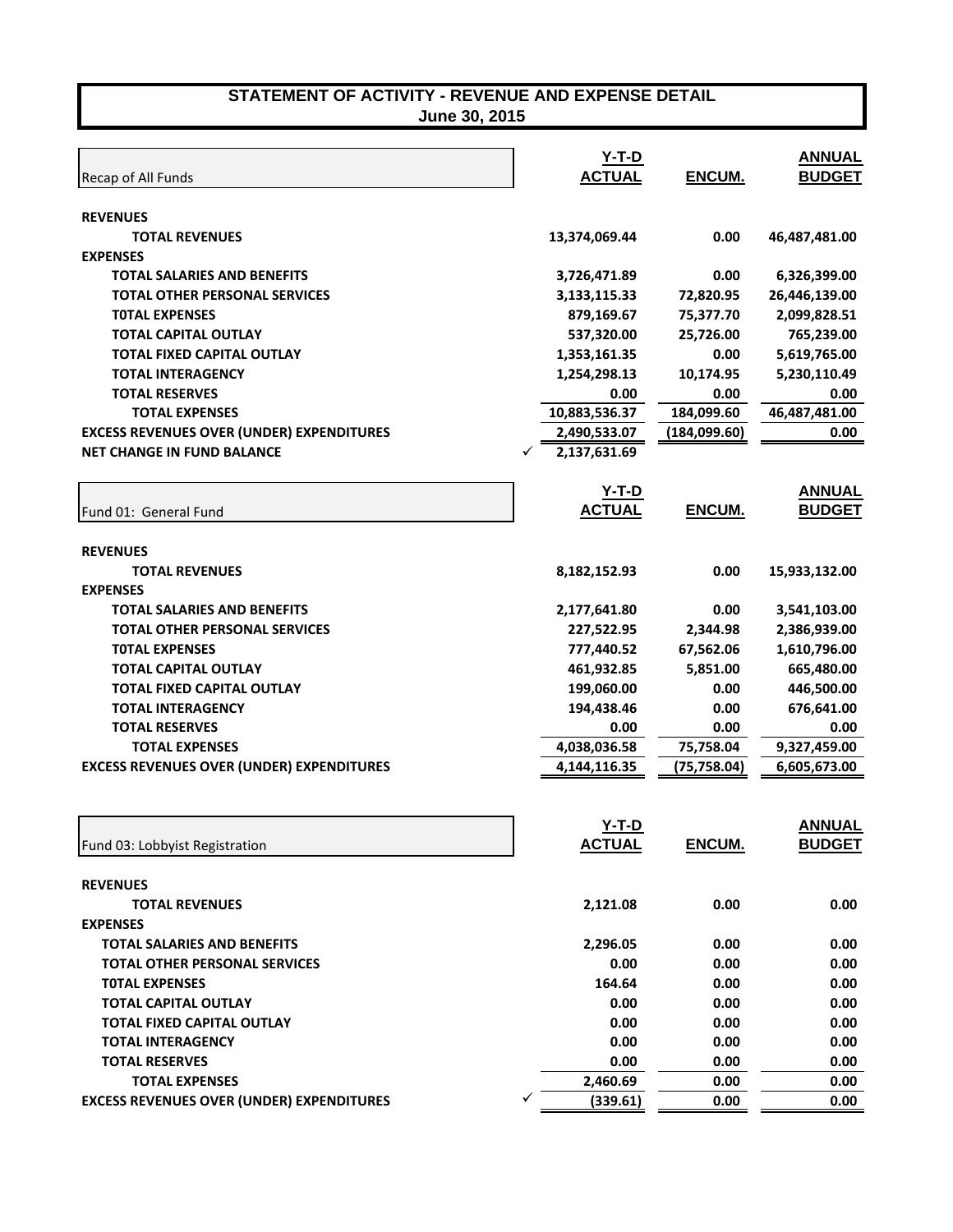**June 30, 2015** 

| <b>REVENUES</b><br>128,686.84<br>0.00<br>4,250,000.00<br><b>TOTAL REVENUES</b><br><b>EXPENSES</b><br>0.00<br>0.00<br>0.00<br><b>TOTAL SALARIES AND BENEFITS</b><br><b>TOTAL OTHER PERSONAL SERVICES</b><br>128,686.84<br>0.00<br>4,250,000.00<br><b>TOTAL EXPENSES</b><br>0.00<br>0.00<br>2,750.00<br><b>TOTAL CAPITAL OUTLAY</b><br>0.00<br>0.00<br>0.00<br><b>TOTAL FIXED CAPITAL OUTLAY</b><br>0.00<br>0.00<br>0.00<br><b>TOTAL INTERAGENCY</b><br>0.00<br>0.00<br>0.00<br><b>TOTAL RESERVES</b><br>0.00<br>0.00<br>0.00<br>128,686.84<br>4,252,750.00<br><b>TOTAL EXPENSES</b><br>0.00<br><b>EXCESS REVENUES OVER (UNDER) EXPENDITURES</b><br>0.00<br>0.00<br>(2,750.00)<br>$Y-T-D$<br><b>ACTUAL</b><br>ENCUM.<br>Fund 05: Middle Suwannee<br><b>REVENUES</b><br>91,791.20<br>0.00<br>1,430,000.00<br><b>TOTAL REVENUES</b><br><b>EXPENSES</b><br>0.00<br>0.00<br>0.00<br><b>TOTAL SALARIES AND BENEFITS</b><br><b>TOTAL OTHER PERSONAL SERVICES</b><br>91,791.20<br>61,080.00<br>1,430,000.00<br>0.00<br><b>TOTAL EXPENSES</b><br>0.00<br>0.00<br>0.00<br><b>TOTAL CAPITAL OUTLAY</b><br>0.00<br>0.00<br><b>TOTAL FIXED CAPITAL OUTLAY</b><br>0.00<br>0.00<br>0.00<br>0.00<br>0.00<br>0.00<br><b>TOTAL INTERAGENCY</b><br><b>TOTAL RESERVES</b><br>0.00<br>0.00<br>0.00<br>91,791.20<br>61,080.00<br>1,430,000.00<br><b>TOTAL EXPENSES</b><br><b>EXCESS REVENUES OVER (UNDER) EXPENDITURES</b><br>0.00<br>(61,080.00)<br>0.00<br><b>ANNUAL</b><br>Y-T-D<br><b>ACTUAL</b><br><b>BUDGET</b><br>ENCUM.<br>Fund 06: Springs Appropriation 2014-15<br><b>REVENUES</b><br>62,100.00<br>0.00<br>8,123,660.00<br><b>TOTAL REVENUES</b><br><b>EXPENSES</b><br>6,536.09<br>441,800.00<br><b>TOTAL SALARIES AND BENEFITS</b><br>0.00<br>0.00<br>8,215,000.00<br><b>TOTAL OTHER PERSONAL SERVICES</b><br>0.00<br>0.00<br>0.00<br><b>TOTAL EXPENSES</b><br>0.00<br>0.00<br>0.00<br><b>TOTAL CAPITAL OUTLAY</b><br>0.00<br>0.00<br>0.00<br><b>TOTAL FIXED CAPITAL OUTLAY</b><br>0.00<br>62,100.00<br>0.00<br><b>TOTAL INTERAGENCY</b><br>1,265,100.00<br>0.00<br><b>TOTAL RESERVES</b><br>0.00<br>0.00<br>68,636.09<br>0.00<br>9,921,900.00<br><b>TOTAL EXPENSES</b><br><b>EXCESS REVENUES OVER (UNDER) EXPENDITURES</b><br>(6,536.09)<br>0.00<br>(1,798,240.00) | Fund 04: Ichetucknee Springs | $Y-T-D$<br><b>ACTUAL</b> | ENCUM. | <b>ANNUAL</b><br><b>BUDGET</b> |
|---------------------------------------------------------------------------------------------------------------------------------------------------------------------------------------------------------------------------------------------------------------------------------------------------------------------------------------------------------------------------------------------------------------------------------------------------------------------------------------------------------------------------------------------------------------------------------------------------------------------------------------------------------------------------------------------------------------------------------------------------------------------------------------------------------------------------------------------------------------------------------------------------------------------------------------------------------------------------------------------------------------------------------------------------------------------------------------------------------------------------------------------------------------------------------------------------------------------------------------------------------------------------------------------------------------------------------------------------------------------------------------------------------------------------------------------------------------------------------------------------------------------------------------------------------------------------------------------------------------------------------------------------------------------------------------------------------------------------------------------------------------------------------------------------------------------------------------------------------------------------------------------------------------------------------------------------------------------------------------------------------------------------------------------------------------------------------------------------------------------------------------------------------------------------------------------------------------------------------------------------------|------------------------------|--------------------------|--------|--------------------------------|
|                                                                                                                                                                                                                                                                                                                                                                                                                                                                                                                                                                                                                                                                                                                                                                                                                                                                                                                                                                                                                                                                                                                                                                                                                                                                                                                                                                                                                                                                                                                                                                                                                                                                                                                                                                                                                                                                                                                                                                                                                                                                                                                                                                                                                                                         |                              |                          |        |                                |
|                                                                                                                                                                                                                                                                                                                                                                                                                                                                                                                                                                                                                                                                                                                                                                                                                                                                                                                                                                                                                                                                                                                                                                                                                                                                                                                                                                                                                                                                                                                                                                                                                                                                                                                                                                                                                                                                                                                                                                                                                                                                                                                                                                                                                                                         |                              |                          |        |                                |
|                                                                                                                                                                                                                                                                                                                                                                                                                                                                                                                                                                                                                                                                                                                                                                                                                                                                                                                                                                                                                                                                                                                                                                                                                                                                                                                                                                                                                                                                                                                                                                                                                                                                                                                                                                                                                                                                                                                                                                                                                                                                                                                                                                                                                                                         |                              |                          |        |                                |
|                                                                                                                                                                                                                                                                                                                                                                                                                                                                                                                                                                                                                                                                                                                                                                                                                                                                                                                                                                                                                                                                                                                                                                                                                                                                                                                                                                                                                                                                                                                                                                                                                                                                                                                                                                                                                                                                                                                                                                                                                                                                                                                                                                                                                                                         |                              |                          |        |                                |
|                                                                                                                                                                                                                                                                                                                                                                                                                                                                                                                                                                                                                                                                                                                                                                                                                                                                                                                                                                                                                                                                                                                                                                                                                                                                                                                                                                                                                                                                                                                                                                                                                                                                                                                                                                                                                                                                                                                                                                                                                                                                                                                                                                                                                                                         |                              |                          |        |                                |
|                                                                                                                                                                                                                                                                                                                                                                                                                                                                                                                                                                                                                                                                                                                                                                                                                                                                                                                                                                                                                                                                                                                                                                                                                                                                                                                                                                                                                                                                                                                                                                                                                                                                                                                                                                                                                                                                                                                                                                                                                                                                                                                                                                                                                                                         |                              |                          |        |                                |
|                                                                                                                                                                                                                                                                                                                                                                                                                                                                                                                                                                                                                                                                                                                                                                                                                                                                                                                                                                                                                                                                                                                                                                                                                                                                                                                                                                                                                                                                                                                                                                                                                                                                                                                                                                                                                                                                                                                                                                                                                                                                                                                                                                                                                                                         |                              |                          |        |                                |
|                                                                                                                                                                                                                                                                                                                                                                                                                                                                                                                                                                                                                                                                                                                                                                                                                                                                                                                                                                                                                                                                                                                                                                                                                                                                                                                                                                                                                                                                                                                                                                                                                                                                                                                                                                                                                                                                                                                                                                                                                                                                                                                                                                                                                                                         |                              |                          |        |                                |
|                                                                                                                                                                                                                                                                                                                                                                                                                                                                                                                                                                                                                                                                                                                                                                                                                                                                                                                                                                                                                                                                                                                                                                                                                                                                                                                                                                                                                                                                                                                                                                                                                                                                                                                                                                                                                                                                                                                                                                                                                                                                                                                                                                                                                                                         |                              |                          |        |                                |
|                                                                                                                                                                                                                                                                                                                                                                                                                                                                                                                                                                                                                                                                                                                                                                                                                                                                                                                                                                                                                                                                                                                                                                                                                                                                                                                                                                                                                                                                                                                                                                                                                                                                                                                                                                                                                                                                                                                                                                                                                                                                                                                                                                                                                                                         |                              |                          |        |                                |
|                                                                                                                                                                                                                                                                                                                                                                                                                                                                                                                                                                                                                                                                                                                                                                                                                                                                                                                                                                                                                                                                                                                                                                                                                                                                                                                                                                                                                                                                                                                                                                                                                                                                                                                                                                                                                                                                                                                                                                                                                                                                                                                                                                                                                                                         |                              |                          |        |                                |
|                                                                                                                                                                                                                                                                                                                                                                                                                                                                                                                                                                                                                                                                                                                                                                                                                                                                                                                                                                                                                                                                                                                                                                                                                                                                                                                                                                                                                                                                                                                                                                                                                                                                                                                                                                                                                                                                                                                                                                                                                                                                                                                                                                                                                                                         |                              |                          |        |                                |
|                                                                                                                                                                                                                                                                                                                                                                                                                                                                                                                                                                                                                                                                                                                                                                                                                                                                                                                                                                                                                                                                                                                                                                                                                                                                                                                                                                                                                                                                                                                                                                                                                                                                                                                                                                                                                                                                                                                                                                                                                                                                                                                                                                                                                                                         |                              |                          |        | <b>ANNUAL</b>                  |
|                                                                                                                                                                                                                                                                                                                                                                                                                                                                                                                                                                                                                                                                                                                                                                                                                                                                                                                                                                                                                                                                                                                                                                                                                                                                                                                                                                                                                                                                                                                                                                                                                                                                                                                                                                                                                                                                                                                                                                                                                                                                                                                                                                                                                                                         |                              |                          |        | <b>BUDGET</b>                  |
|                                                                                                                                                                                                                                                                                                                                                                                                                                                                                                                                                                                                                                                                                                                                                                                                                                                                                                                                                                                                                                                                                                                                                                                                                                                                                                                                                                                                                                                                                                                                                                                                                                                                                                                                                                                                                                                                                                                                                                                                                                                                                                                                                                                                                                                         |                              |                          |        |                                |
|                                                                                                                                                                                                                                                                                                                                                                                                                                                                                                                                                                                                                                                                                                                                                                                                                                                                                                                                                                                                                                                                                                                                                                                                                                                                                                                                                                                                                                                                                                                                                                                                                                                                                                                                                                                                                                                                                                                                                                                                                                                                                                                                                                                                                                                         |                              |                          |        |                                |
|                                                                                                                                                                                                                                                                                                                                                                                                                                                                                                                                                                                                                                                                                                                                                                                                                                                                                                                                                                                                                                                                                                                                                                                                                                                                                                                                                                                                                                                                                                                                                                                                                                                                                                                                                                                                                                                                                                                                                                                                                                                                                                                                                                                                                                                         |                              |                          |        |                                |
|                                                                                                                                                                                                                                                                                                                                                                                                                                                                                                                                                                                                                                                                                                                                                                                                                                                                                                                                                                                                                                                                                                                                                                                                                                                                                                                                                                                                                                                                                                                                                                                                                                                                                                                                                                                                                                                                                                                                                                                                                                                                                                                                                                                                                                                         |                              |                          |        |                                |
|                                                                                                                                                                                                                                                                                                                                                                                                                                                                                                                                                                                                                                                                                                                                                                                                                                                                                                                                                                                                                                                                                                                                                                                                                                                                                                                                                                                                                                                                                                                                                                                                                                                                                                                                                                                                                                                                                                                                                                                                                                                                                                                                                                                                                                                         |                              |                          |        |                                |
|                                                                                                                                                                                                                                                                                                                                                                                                                                                                                                                                                                                                                                                                                                                                                                                                                                                                                                                                                                                                                                                                                                                                                                                                                                                                                                                                                                                                                                                                                                                                                                                                                                                                                                                                                                                                                                                                                                                                                                                                                                                                                                                                                                                                                                                         |                              |                          |        |                                |
|                                                                                                                                                                                                                                                                                                                                                                                                                                                                                                                                                                                                                                                                                                                                                                                                                                                                                                                                                                                                                                                                                                                                                                                                                                                                                                                                                                                                                                                                                                                                                                                                                                                                                                                                                                                                                                                                                                                                                                                                                                                                                                                                                                                                                                                         |                              |                          |        |                                |
|                                                                                                                                                                                                                                                                                                                                                                                                                                                                                                                                                                                                                                                                                                                                                                                                                                                                                                                                                                                                                                                                                                                                                                                                                                                                                                                                                                                                                                                                                                                                                                                                                                                                                                                                                                                                                                                                                                                                                                                                                                                                                                                                                                                                                                                         |                              |                          |        |                                |
|                                                                                                                                                                                                                                                                                                                                                                                                                                                                                                                                                                                                                                                                                                                                                                                                                                                                                                                                                                                                                                                                                                                                                                                                                                                                                                                                                                                                                                                                                                                                                                                                                                                                                                                                                                                                                                                                                                                                                                                                                                                                                                                                                                                                                                                         |                              |                          |        |                                |
|                                                                                                                                                                                                                                                                                                                                                                                                                                                                                                                                                                                                                                                                                                                                                                                                                                                                                                                                                                                                                                                                                                                                                                                                                                                                                                                                                                                                                                                                                                                                                                                                                                                                                                                                                                                                                                                                                                                                                                                                                                                                                                                                                                                                                                                         |                              |                          |        |                                |
|                                                                                                                                                                                                                                                                                                                                                                                                                                                                                                                                                                                                                                                                                                                                                                                                                                                                                                                                                                                                                                                                                                                                                                                                                                                                                                                                                                                                                                                                                                                                                                                                                                                                                                                                                                                                                                                                                                                                                                                                                                                                                                                                                                                                                                                         |                              |                          |        |                                |
|                                                                                                                                                                                                                                                                                                                                                                                                                                                                                                                                                                                                                                                                                                                                                                                                                                                                                                                                                                                                                                                                                                                                                                                                                                                                                                                                                                                                                                                                                                                                                                                                                                                                                                                                                                                                                                                                                                                                                                                                                                                                                                                                                                                                                                                         |                              |                          |        |                                |
|                                                                                                                                                                                                                                                                                                                                                                                                                                                                                                                                                                                                                                                                                                                                                                                                                                                                                                                                                                                                                                                                                                                                                                                                                                                                                                                                                                                                                                                                                                                                                                                                                                                                                                                                                                                                                                                                                                                                                                                                                                                                                                                                                                                                                                                         |                              |                          |        |                                |
|                                                                                                                                                                                                                                                                                                                                                                                                                                                                                                                                                                                                                                                                                                                                                                                                                                                                                                                                                                                                                                                                                                                                                                                                                                                                                                                                                                                                                                                                                                                                                                                                                                                                                                                                                                                                                                                                                                                                                                                                                                                                                                                                                                                                                                                         |                              |                          |        |                                |
|                                                                                                                                                                                                                                                                                                                                                                                                                                                                                                                                                                                                                                                                                                                                                                                                                                                                                                                                                                                                                                                                                                                                                                                                                                                                                                                                                                                                                                                                                                                                                                                                                                                                                                                                                                                                                                                                                                                                                                                                                                                                                                                                                                                                                                                         |                              |                          |        |                                |
|                                                                                                                                                                                                                                                                                                                                                                                                                                                                                                                                                                                                                                                                                                                                                                                                                                                                                                                                                                                                                                                                                                                                                                                                                                                                                                                                                                                                                                                                                                                                                                                                                                                                                                                                                                                                                                                                                                                                                                                                                                                                                                                                                                                                                                                         |                              |                          |        |                                |
|                                                                                                                                                                                                                                                                                                                                                                                                                                                                                                                                                                                                                                                                                                                                                                                                                                                                                                                                                                                                                                                                                                                                                                                                                                                                                                                                                                                                                                                                                                                                                                                                                                                                                                                                                                                                                                                                                                                                                                                                                                                                                                                                                                                                                                                         |                              |                          |        |                                |
|                                                                                                                                                                                                                                                                                                                                                                                                                                                                                                                                                                                                                                                                                                                                                                                                                                                                                                                                                                                                                                                                                                                                                                                                                                                                                                                                                                                                                                                                                                                                                                                                                                                                                                                                                                                                                                                                                                                                                                                                                                                                                                                                                                                                                                                         |                              |                          |        |                                |
|                                                                                                                                                                                                                                                                                                                                                                                                                                                                                                                                                                                                                                                                                                                                                                                                                                                                                                                                                                                                                                                                                                                                                                                                                                                                                                                                                                                                                                                                                                                                                                                                                                                                                                                                                                                                                                                                                                                                                                                                                                                                                                                                                                                                                                                         |                              |                          |        |                                |
|                                                                                                                                                                                                                                                                                                                                                                                                                                                                                                                                                                                                                                                                                                                                                                                                                                                                                                                                                                                                                                                                                                                                                                                                                                                                                                                                                                                                                                                                                                                                                                                                                                                                                                                                                                                                                                                                                                                                                                                                                                                                                                                                                                                                                                                         |                              |                          |        |                                |
|                                                                                                                                                                                                                                                                                                                                                                                                                                                                                                                                                                                                                                                                                                                                                                                                                                                                                                                                                                                                                                                                                                                                                                                                                                                                                                                                                                                                                                                                                                                                                                                                                                                                                                                                                                                                                                                                                                                                                                                                                                                                                                                                                                                                                                                         |                              |                          |        |                                |
|                                                                                                                                                                                                                                                                                                                                                                                                                                                                                                                                                                                                                                                                                                                                                                                                                                                                                                                                                                                                                                                                                                                                                                                                                                                                                                                                                                                                                                                                                                                                                                                                                                                                                                                                                                                                                                                                                                                                                                                                                                                                                                                                                                                                                                                         |                              |                          |        |                                |
|                                                                                                                                                                                                                                                                                                                                                                                                                                                                                                                                                                                                                                                                                                                                                                                                                                                                                                                                                                                                                                                                                                                                                                                                                                                                                                                                                                                                                                                                                                                                                                                                                                                                                                                                                                                                                                                                                                                                                                                                                                                                                                                                                                                                                                                         |                              |                          |        |                                |
|                                                                                                                                                                                                                                                                                                                                                                                                                                                                                                                                                                                                                                                                                                                                                                                                                                                                                                                                                                                                                                                                                                                                                                                                                                                                                                                                                                                                                                                                                                                                                                                                                                                                                                                                                                                                                                                                                                                                                                                                                                                                                                                                                                                                                                                         |                              |                          |        |                                |
|                                                                                                                                                                                                                                                                                                                                                                                                                                                                                                                                                                                                                                                                                                                                                                                                                                                                                                                                                                                                                                                                                                                                                                                                                                                                                                                                                                                                                                                                                                                                                                                                                                                                                                                                                                                                                                                                                                                                                                                                                                                                                                                                                                                                                                                         |                              |                          |        |                                |

 *\*Excess to be covered by DEP Reimbursement Grant*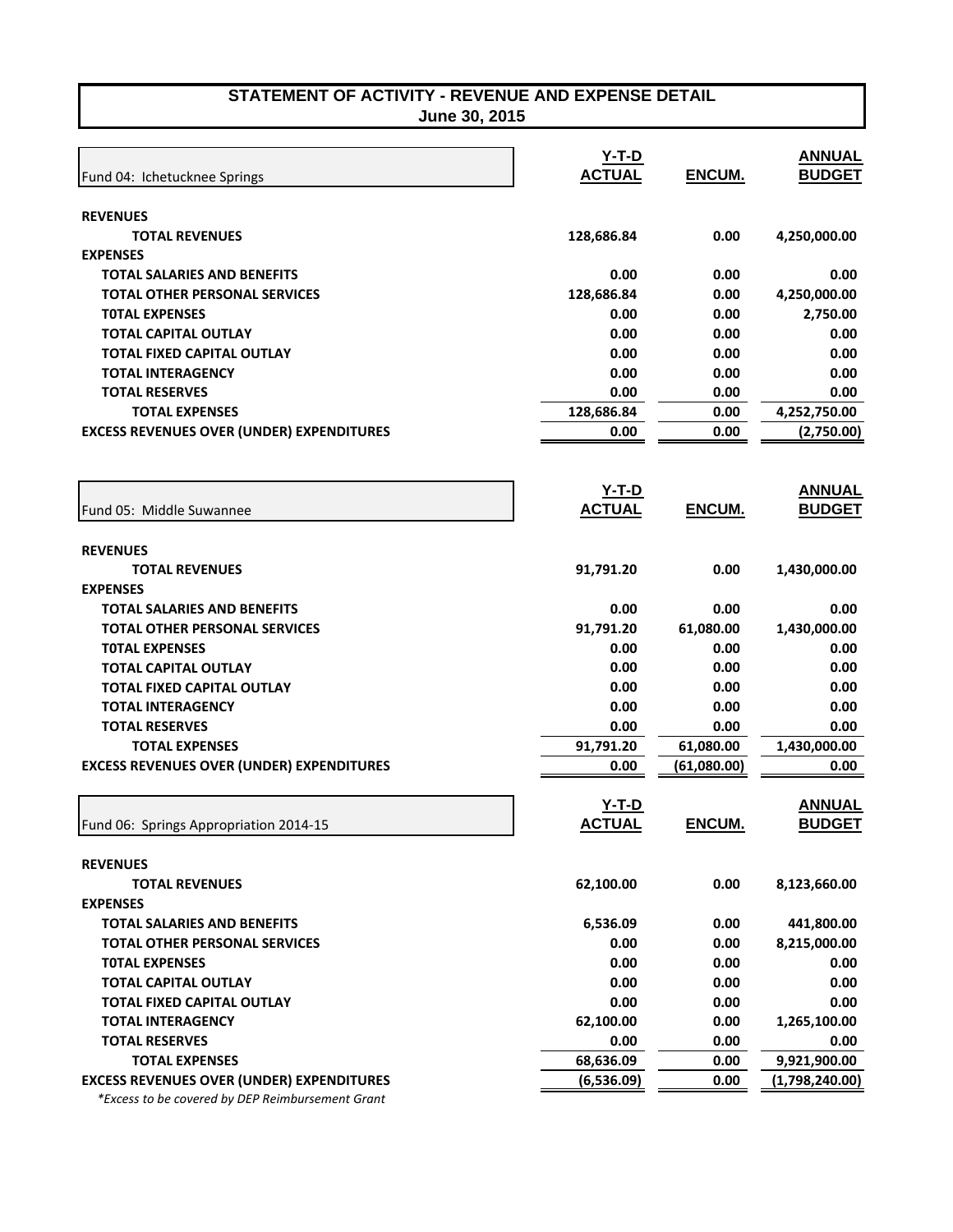|                                                               | $Y-T-D$           |               | <b>ANNUAL</b>     |
|---------------------------------------------------------------|-------------------|---------------|-------------------|
| Fund 07: Local Revenue                                        | <b>ACTUAL</b>     | ENCUM.        | <b>BUDGET</b>     |
|                                                               |                   |               |                   |
| <b>REVENUES</b>                                               |                   |               |                   |
| <b>TOTAL REVENUES</b>                                         | 105,600.00        | 0.00          | 84,000.00         |
| <b>EXPENSES</b>                                               |                   |               |                   |
| <b>TOTAL SALARIES AND BENEFITS</b>                            | 0.00              | 0.00          | 0.00              |
| <b>TOTAL OTHER PERSONAL SERVICES</b>                          | 0.00              | 0.00          | 0.00              |
| <b>TOTAL EXPENSES</b>                                         | 0.00              | 0.00          | 0.00              |
| <b>TOTAL CAPITAL OUTLAY</b>                                   | 0.00<br>0.00      | 0.00          | 0.00              |
| <b>TOTAL FIXED CAPITAL OUTLAY</b><br><b>TOTAL INTERAGENCY</b> |                   | 0.00          | 0.00              |
| <b>TOTAL RESERVES</b>                                         | 91,600.00<br>0.00 | 0.00<br>0.00  | 84,000.00<br>0.00 |
| <b>TOTAL EXPENSES</b>                                         | 91,600.00         | 0.00          | 84,000.00         |
|                                                               | 14,000.00         |               |                   |
| <b>EXCESS REVENUES OVER (UNDER) EXPENDITURES</b>              |                   | 0.00          | 0.00              |
|                                                               |                   |               |                   |
|                                                               | <u>Y-T-D</u>      |               | <b>ANNUAL</b>     |
| Fund 08: WMLTF / Springs                                      | <b>ACTUAL</b>     | <b>ENCUM.</b> | <b>BUDGET</b>     |
|                                                               |                   |               |                   |
| <b>REVENUES</b>                                               |                   |               |                   |
| <b>TOTAL REVENUES</b>                                         | 1,317,390.64      | 0.00          | 2,213,161.00      |
| <b>EXPENSES</b>                                               |                   |               |                   |
| <b>TOTAL SALARIES AND BENEFITS</b>                            | 453,364.74        | 0.00          | 732,724.00        |
| <b>TOTAL OTHER PERSONAL SERVICES</b>                          | 935,567.30        | 0.00          | 2,161,991.00      |
| <b>TOTAL EXPENSES</b>                                         | 4,031.89          | 0.00          | 25,750.00         |
| <b>TOTAL CAPITAL OUTLAY</b>                                   | 44,225.59         | 0.00          | 49,009.00         |
| <b>TOTAL FIXED CAPITAL OUTLAY</b>                             | 0.00              | 0.00          | 0.00              |
| <b>TOTAL INTERAGENCY</b>                                      | 258,574.66        | 10,174.95     | 482,181.00        |
| <b>TOTAL RESERVES</b>                                         | 0.00              | 0.00          | 0.00              |
| <b>TOTAL EXPENSES</b>                                         | 1,695,764.18      | 10,174.95     | 3,451,655.00      |
| <b>EXCESS REVENUES OVER (UNDER) EXPENDITURES</b>              | (378,373.54)      | (10, 174.95)  | (1,238,494.00)    |
| *Excess to be covered by DEP Reimbursement Grant / Reserves   |                   |               |                   |
|                                                               | Y-T-D             |               | <b>ANNUAL</b>     |
|                                                               | <b>ACTUAL</b>     | ENCUM.        | <b>BUDGET</b>     |
| Fund 10: Florida Forever & P-2000                             |                   |               |                   |
| <b>REVENUES</b>                                               |                   |               |                   |
| <b>TOTAL REVENUES</b>                                         | 735,520.08        | 0.00          | 999,200.00        |
| <b>EXPENSES</b>                                               |                   |               |                   |
| TOTAL SALARIES AND BENEFITS                                   | 15,383.27         | 0.00          | 47,385.00         |
| <b>TOTAL OTHER PERSONAL SERVICES</b>                          | 72,645.50         | 0.00          | 982,500.00        |
| <b>TOTAL EXPENSES</b>                                         | 1,103.36          | 0.00          | 0.00              |
| <b>TOTAL CAPITAL OUTLAY</b>                                   | 0.00              | 0.00          | 0.00              |
| <b>TOTAL FIXED CAPITAL OUTLAY</b>                             | 565,086.50        | 0.00          | 576,700.00        |
| <b>TOTAL INTERAGENCY</b>                                      | 0.00              | 0.00          | 0.00              |
| <b>TOTAL RESERVES</b>                                         | 0.00              | 0.00          | 0.00              |
| <b>TOTAL EXPENSES</b>                                         | 654,218.63        | 0.00          | 1,606,585.00      |
| <b>EXCESS REVENUES OVER (UNDER) EXPENDITURES</b>              | 81,301.45         | 0.00          | (607,385.00)      |
|                                                               |                   |               |                   |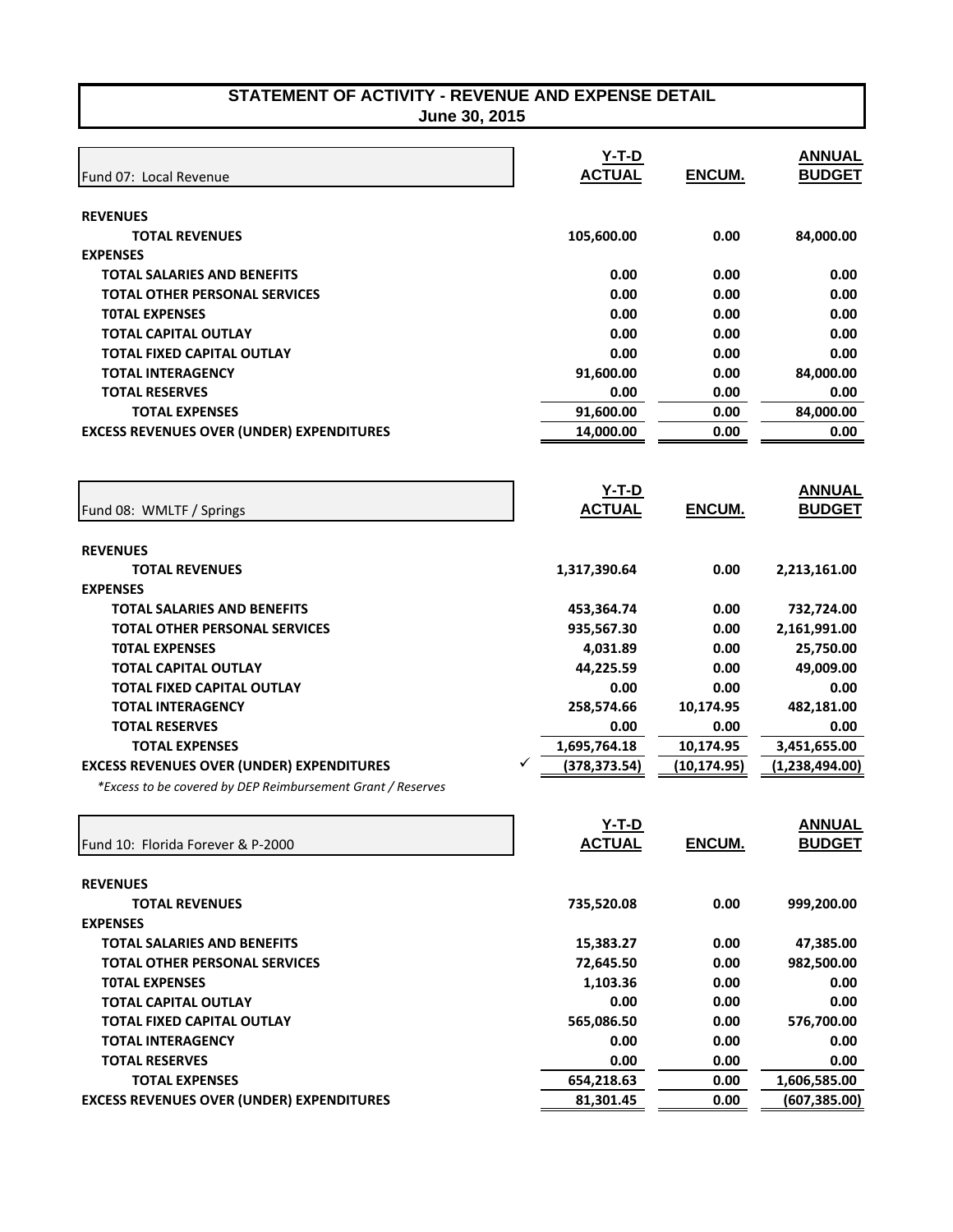| STATEMENT OF ACTIVITY - REVENUE AND EXPENSE DETAIL |               |  |
|----------------------------------------------------|---------------|--|
|                                                    | June 30, 2015 |  |

| June 30, 2015 |  |
|---------------|--|
|---------------|--|

|                                                  | $Y-T-D$            |               | <b>ANNUAL</b> |
|--------------------------------------------------|--------------------|---------------|---------------|
| Fund 11: FEMA FY 2009                            | <b>ACTUAL</b>      | ENCUM.        | <b>BUDGET</b> |
|                                                  |                    |               |               |
| <b>REVENUES</b>                                  |                    |               |               |
| <b>TOTAL REVENUES</b>                            | 13,728.45          | 0.00          | 14,000.00     |
| <b>EXPENSES</b>                                  |                    |               |               |
| <b>TOTAL SALARIES AND BENEFITS</b>               | 0.00               | 0.00          | 0.00          |
| <b>TOTAL OTHER PERSONAL SERVICES</b>             | 13,728.45          | 0.00          | 14,000.00     |
| <b>TOTAL EXPENSES</b>                            | 0.00               | 0.00          | 0.00          |
| <b>TOTAL CAPITAL OUTLAY</b>                      | 0.00               | 0.00          | 0.00          |
| <b>TOTAL FIXED CAPITAL OUTLAY</b>                | 0.00               | 0.00          | 0.00          |
| <b>TOTAL INTERAGENCY</b>                         | 0.00               | 0.00          | 0.00          |
| <b>TOTAL RESERVES</b>                            | 0.00               | 0.00          | 0.00          |
| <b>TOTAL EXPENSES</b>                            | 13,728.45          | 0.00          | 14,000.00     |
| <b>EXCESS REVENUES OVER (UNDER) EXPENDITURES</b> | 0.00               | 0.00          | 0.00          |
|                                                  |                    |               |               |
|                                                  | <u>Y-T-D</u>       |               | <b>ANNUAL</b> |
| Fund 12: DOT ETDM                                | <b>ACTUAL</b>      | <b>ENCUM.</b> | <b>BUDGET</b> |
|                                                  |                    |               |               |
| <b>REVENUES</b>                                  |                    |               |               |
| <b>TOTAL REVENUES</b>                            | 467.85             | 0.00          | 0.00          |
| <b>EXPENSES</b>                                  |                    |               |               |
| <b>TOTAL SALARIES AND BENEFITS</b>               | 30.44              | 0.00          | 0.00          |
| <b>TOTAL OTHER PERSONAL SERVICES</b>             | 0.00               | 0.00          | 0.00          |
| <b>TOTAL EXPENSES</b>                            | 0.00               | 0.00          | 0.00          |
| <b>TOTAL CAPITAL OUTLAY</b>                      | 0.00               | 0.00          | 0.00          |
| <b>TOTAL FIXED CAPITAL OUTLAY</b>                | 0.00               | 0.00          | 0.00          |
| <b>TOTAL INTERAGENCY</b>                         | 0.00               | 0.00          | 0.00          |
| <b>TOTAL RESERVES</b>                            | 0.00               | 0.00          | 0.00          |
| <b>TOTAL EXPENSES</b>                            | 30.44              | 0.00          | 0.00          |
| <b>EXCESS REVENUES OVER (UNDER) EXPENDITURES</b> | 437.41             | 0.00          | 0.00          |
|                                                  |                    |               |               |
|                                                  | Y-T-D              |               | <b>ANNUAL</b> |
|                                                  | <b>ACTUAL</b>      | ENCUM.        | <b>BUDGET</b> |
| Fund 13: WMLTF / Operations                      |                    |               |               |
| <b>REVENUES</b>                                  |                    |               |               |
| <b>TOTAL REVENUES</b>                            | 1,197,329.66       | 0.00          | 6,896,565.00  |
| <b>EXPENSES</b>                                  |                    |               |               |
| <b>TOTAL SALARIES AND BENEFITS</b>               | 453,481.29         | 0.00          | 613,197.00    |
| <b>TOTAL OTHER PERSONAL SERVICES</b>             | 574,475.65         | 0.00          | 930,687.00    |
| <b>TOTAL EXPENSES</b>                            | 75,352.20          | 7,815.64      | 409,421.00    |
| <b>TOTAL CAPITAL OUTLAY</b>                      | 0.00               | 0.00          | 0.00          |
| <b>TOTAL FIXED CAPITAL OUTLAY</b>                | 589,014.85         | 0.00          | 4,564,565.00  |
| <b>TOTAL INTERAGENCY</b>                         | 8,032.00           | 0.00          | 178,500.00    |
| <b>TOTAL RESERVES</b>                            | 0.00               | 0.00          | 0.00          |
| <b>TOTAL EXPENSES</b>                            | 1,700,355.99       | 7,815.64      | 6,696,370.00  |
| <b>EXCESS REVENUES OVER (UNDER) EXPENDITURES</b> | ✓<br>(503, 026.33) | (7, 815.64)   | 200,195.00    |
| *Excess to be covered by Reserves / Fund Balance |                    |               |               |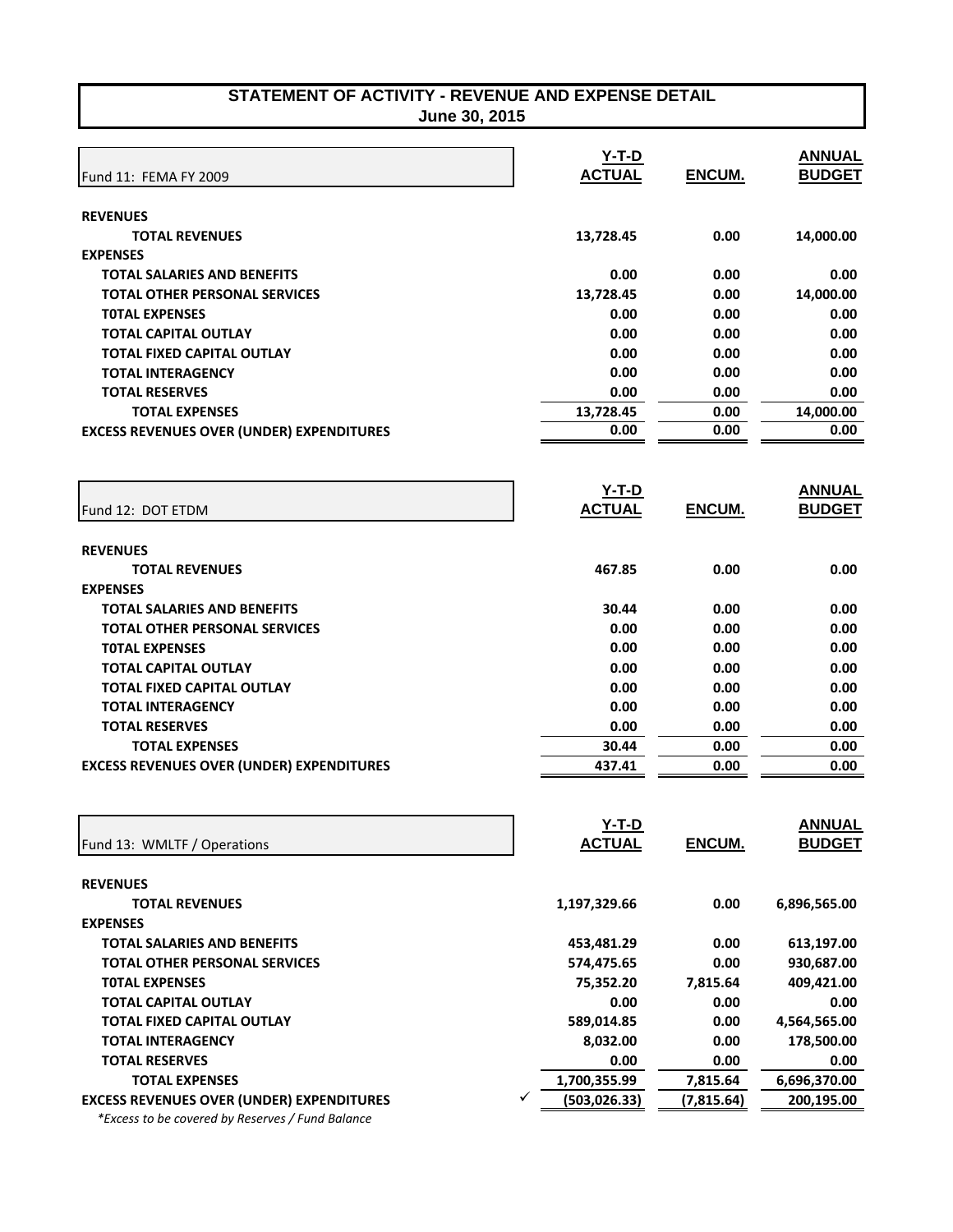|                                                  |   | $Y-T-D$       |              | <b>ANNUAL</b> |
|--------------------------------------------------|---|---------------|--------------|---------------|
| Fund 15: ERP & Wetlands                          |   | <b>ACTUAL</b> | ENCUM.       | <b>BUDGET</b> |
|                                                  |   |               |              |               |
| <b>REVENUES</b>                                  |   |               |              |               |
| <b>TOTAL REVENUES</b>                            |   | 504,639.56    | 0.00         | 453,000.00    |
| <b>EXPENSES</b>                                  |   |               |              |               |
| <b>TOTAL SALARIES AND BENEFITS</b>               |   | 394,578.07    | 0.00         | 588,021.00    |
| <b>TOTAL OTHER PERSONAL SERVICES</b>             |   | 52,165.01     | 9,395.97     | 58,000.00     |
| <b>TOTAL EXPENSES</b>                            |   | 14,056.03     | 0.00         | 42,280.00     |
| <b>TOTAL CAPITAL OUTLAY</b>                      |   | 31,161.56     | 19,875.00    | 50,750.00     |
| <b>TOTAL FIXED CAPITAL OUTLAY</b>                |   | 0.00          | 0.00         | 0.00          |
| <b>TOTAL INTERAGENCY</b>                         |   | 18,720.00     | 0.00         | 18,720.00     |
| <b>TOTAL RESERVES</b>                            |   | 0.00          | 0.00         | 0.00          |
| <b>TOTAL EXPENSES</b>                            |   | 510,680.67    | 29,270.97    | 757,771.00    |
| <b>EXCESS REVENUES OVER (UNDER) EXPENDITURES</b> |   | (6,041.11)    | (29, 270.97) | (304, 771.00) |
| *Excess to be covered by Reserves                |   |               |              |               |
|                                                  |   | <b>Y-T-D</b>  |              | <b>ANNUAL</b> |
| Fund 16: Delineated Areas                        |   | <b>ACTUAL</b> | ENCUM.       | <b>BUDGET</b> |
|                                                  |   |               |              |               |
| <b>REVENUES</b><br><b>TOTAL REVENUES</b>         |   | 19,450.73     | 0.00         | 0.00          |
| <b>EXPENSES</b>                                  |   |               |              |               |
| <b>TOTAL SALARIES AND BENEFITS</b>               |   | 31,417.47     | 0.00         | 37,814.00     |
| <b>TOTAL OTHER PERSONAL SERVICES</b>             |   | 0.00          | 0.00         | 1,711.00      |
| <b>TOTAL EXPENSES</b>                            |   | 1,087.63      | 0.00         | 4,500.00      |
| <b>TOTAL CAPITAL OUTLAY</b>                      |   | 0.00          | 0.00         | 0.00          |
| <b>TOTAL FIXED CAPITAL OUTLAY</b>                |   | 0.00          | 0.00         | 0.00          |
| <b>TOTAL INTERAGENCY</b>                         |   | 0.00          | 0.00         | 0.00          |
| <b>TOTAL RESERVES</b>                            |   | 0.00          | 0.00         | 0.00          |
| <b>TOTAL EXPENSES</b>                            |   | 32,505.10     | 0.00         | 44,025.00     |
| <b>EXCESS REVENUES OVER (UNDER) EXPENDITURES</b> |   | (13,054.37)   | 0.00         | (44, 025.00)  |
| *Excess to be covered by Reserves                |   |               |              |               |
|                                                  |   |               |              |               |
|                                                  |   | Y-T-D         |              | <b>ANNUAL</b> |
| Fund 17: License & Permit Fees                   |   | <b>ACTUAL</b> | ENCUM.       | <b>BUDGET</b> |
| <b>REVENUES</b>                                  |   |               |              |               |
| <b>TOTAL REVENUES</b>                            |   | 129,306.28    | 0.00         | 75,000.00     |
| <b>EXPENSES</b>                                  |   |               |              |               |
| <b>TOTAL SALARIES AND BENEFITS</b>               |   | 191,383.18    | 0.00         | 224,355.00    |
| <b>TOTAL OTHER PERSONAL SERVICES</b>             |   | 0.00          | 0.00         | 1,548.00      |
| <b>TOTAL EXPENSES</b>                            |   | 0.00          | 0.00         | 0.00          |
| <b>TOTAL CAPITAL OUTLAY</b>                      |   | 0.00          | 0.00         | 0.00          |
| <b>TOTAL FIXED CAPITAL OUTLAY</b>                |   | 0.00          | 0.00         | 0.00          |
| <b>TOTAL INTERAGENCY</b>                         |   | 0.00          | 0.00         | 0.00          |
| <b>TOTAL RESERVES</b>                            |   | 0.00          | 0.00         | 0.00          |
| <b>TOTAL EXPENSES</b>                            |   | 191,383.18    | 0.00         | 225,903.00    |
| <b>EXCESS REVENUES OVER (UNDER) EXPENDITURES</b> | ✓ | (62,076.90)   | 0.00         | (150, 903.00) |
| *Excess to be covered by Reserves                |   |               |              |               |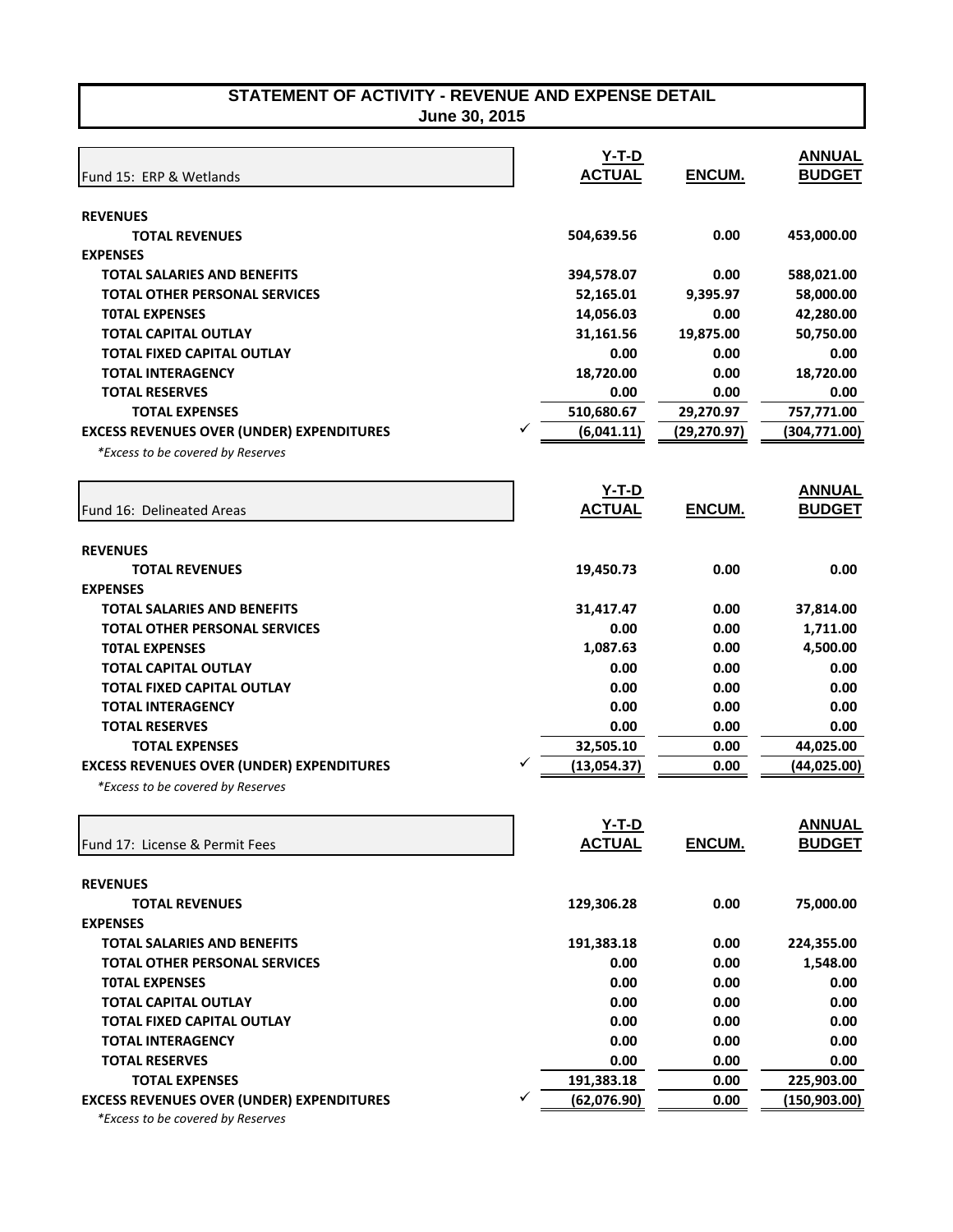|                                                  | $Y-T-D$       |               | <b>ANNUAL</b> |
|--------------------------------------------------|---------------|---------------|---------------|
| Fund 19: DOT Mitigation                          | <b>ACTUAL</b> | ENCUM.        | <b>BUDGET</b> |
|                                                  |               |               |               |
| <b>REVENUES</b><br><b>TOTAL REVENUES</b>         | 3,056.50      | 0.00          | 4,172,200.00  |
| <b>EXPENSES</b>                                  |               |               |               |
| <b>TOTAL SALARIES AND BENEFITS</b>               | 359.49        | 0.00          | 100,000.00    |
| <b>TOTAL OTHER PERSONAL SERVICES</b>             | 0.00          | 0.00          | 4,040,200.00  |
| <b>TOTAL EXPENSES</b>                            | 0.00          | 0.00          | 0.00          |
| <b>TOTAL CAPITAL OUTLAY</b>                      | 0.00          | 0.00          | 0.00          |
| <b>TOTAL FIXED CAPITAL OUTLAY</b>                | 0.00          | 0.00          | 32,000.00     |
| <b>TOTAL INTERAGENCY</b>                         | 0.00          | 0.00          | 0.00          |
| <b>TOTAL RESERVES</b>                            | 0.00          | 0.00          | 0.00          |
| <b>TOTAL EXPENSES</b>                            | 359.49        | 0.00          | 4,172,200.00  |
| <b>EXCESS REVENUES OVER (UNDER) EXPENDITURES</b> | 2,697.01      | 0.00          | 0.00          |
|                                                  |               |               |               |
|                                                  | $Y-T-D$       |               | <b>ANNUAL</b> |
| Fund 29: SRP                                     | <b>ACTUAL</b> | <b>ENCUM.</b> | <b>BUDGET</b> |
|                                                  |               |               |               |
| <b>REVENUES</b>                                  |               |               |               |
| <b>TOTAL REVENUES</b>                            | 242,106.43    | 0.00          | 0.00          |
| <b>EXPENSES</b>                                  |               |               |               |
| <b>TOTAL SALARIES AND BENEFITS</b>               | 0.00          | 0.00          | 0.00          |
| <b>TOTAL OTHER PERSONAL SERVICES</b>             | 0.00          | 0.00          | 0.00          |
| <b>TOTAL EXPENSES</b>                            | 0.00          | 0.00          | 0.00          |
| <b>TOTAL CAPITAL OUTLAY</b>                      | 0.00          | 0.00          | 0.00          |
| <b>TOTAL FIXED CAPITAL OUTLAY</b>                | 0.00          | 0.00          | 0.00          |
| <b>TOTAL INTERAGENCY</b>                         | 240,836.90    | 0.00          | 227,000.00    |
| <b>TOTAL RESERVES</b>                            | 0.00          | 0.00          | 0.00          |
| <b>TOTAL EXPENSES</b>                            | 240,836.90    | 0.00          | 227,000.00    |
| <b>EXCESS REVENUES OVER (UNDER) EXPENDITURES</b> | 1,269.53      | 0.00          | (227,000.00)  |
|                                                  |               |               |               |
|                                                  | Y-T-D         |               | <b>ANNUAL</b> |
| Fund 33: PCS Mitigation                          | <b>ACTUAL</b> | ENCUM.        | <b>BUDGET</b> |
|                                                  |               |               |               |
| <b>REVENUES</b>                                  |               |               |               |
| <b>TOTAL REVENUES</b>                            | 1,189.70      | 0.00          | 0.00          |
| <b>EXPENSES</b>                                  |               |               |               |
| <b>TOTAL SALARIES AND BENEFITS</b>               | 0.00          | 0.00          | 0.00          |
| <b>TOTAL OTHER PERSONAL SERVICES</b>             | 0.00          | 0.00          | 0.00          |
| <b>TOTAL EXPENSES</b>                            | 0.00          | 0.00          | 0.00          |
| <b>TOTAL CAPITAL OUTLAY</b>                      | 0.00          | 0.00          | 0.00          |
| <b>TOTAL FIXED CAPITAL OUTLAY</b>                | 0.00          | 0.00          | 0.00          |
| <b>TOTAL INTERAGENCY</b>                         | 0.00          | 0.00          | 0.00          |
| <b>TOTAL RESERVES</b>                            | 0.00          | 0.00          | 0.00          |
| <b>TOTAL EXPENSES</b>                            | 0.00          | 0.00          | 0.00          |
| <b>EXCESS REVENUES OVER (UNDER) EXPENDITURES</b> | 1,189.70      | 0.00          | 0.00          |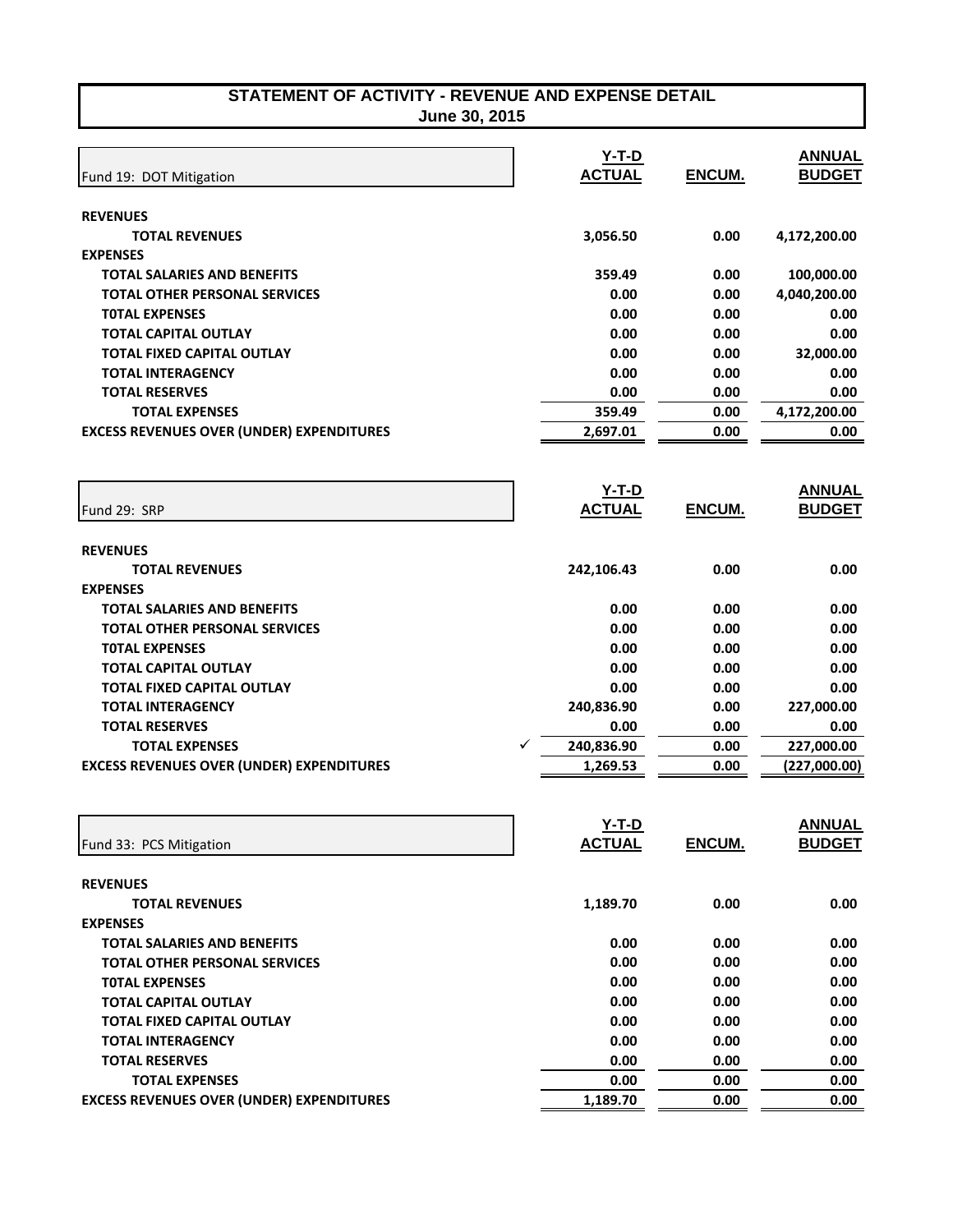| June 30, 2015 |
|---------------|
|---------------|

|                                                  |   | $Y-T-D$       |               | <b>ANNUAL</b> |
|--------------------------------------------------|---|---------------|---------------|---------------|
| Fund 44: SWIM / Oil Spill Response               |   | <b>ACTUAL</b> | <b>ENCUM.</b> | <b>BUDGET</b> |
| <b>REVENUES</b>                                  |   |               |               |               |
| <b>TOTAL REVENUES</b>                            |   | 58,932.62     | 0.00          | 228,563.00    |
| <b>EXPENSES</b>                                  |   |               |               |               |
| <b>TOTAL SALARIES AND BENEFITS</b>               |   | 0.00          | 0.00          | 0.00          |
| <b>TOTAL OTHER PERSONAL SERVICES</b>             |   | 0.00          | 0.00          | 228,563.00    |
| <b>TOTAL EXPENSES</b>                            |   | 4,331.51      | 0.00          | 4,331.51      |
| <b>TOTAL CAPITAL OUTLAY</b>                      |   | 0.00          | 0.00          | 0.00          |
| <b>TOTAL FIXED CAPITAL OUTLAY</b>                |   | 0.00          | 0.00          | 0.00          |
| <b>TOTAL INTERAGENCY</b>                         |   | 54,601.11     | 0.00          | 54,601.49     |
| <b>TOTAL RESERVES</b>                            |   | 0.00          | 0.00          | 0.00          |
| <b>TOTAL EXPENSES</b>                            | ✓ | 58,932.62     | 0.00          | 287,496.00    |
| <b>EXCESS REVENUES OVER (UNDER) EXPENDITURES</b> |   | 0.00          | 0.00          | (58, 933.00)  |
|                                                  |   |               |               |               |
|                                                  |   | $Y-T-D$       |               | <b>ANNUAL</b> |
| Fund 45: FEMA FY 2010                            |   | <b>ACTUAL</b> | <b>ENCUM.</b> | <b>BUDGET</b> |
|                                                  |   |               |               |               |
| <b>REVENUES</b>                                  |   |               |               |               |
| <b>TOTAL REVENUES</b>                            |   | 13,999.00     | 0.00          | 339,000.00    |
| <b>EXPENSES</b>                                  |   |               |               |               |
| <b>TOTAL SALARIES AND BENEFITS</b>               |   | 0.00          | 0.00          | 0.00          |
| <b>TOTAL OTHER PERSONAL SERVICES</b>             |   | 13,999.00     | 0.00          | 339,000.00    |
| <b>TOTAL EXPENSES</b>                            |   | 0.00          | 0.00          | 0.00          |
| <b>TOTAL CAPITAL OUTLAY</b>                      |   | 0.00          | 0.00          | 0.00          |
| <b>TOTAL FIXED CAPITAL OUTLAY</b>                |   | 0.00          | 0.00          | 0.00          |
| <b>TOTAL INTERAGENCY</b>                         |   | 0.00          | 0.00          | 0.00          |
| <b>TOTAL RESERVES</b>                            |   | 0.00          | 0.00          | 0.00          |
| <b>TOTAL EXPENSES</b>                            |   | 13,999.00     | 0.00          | 339,000.00    |
| <b>EXCESS REVENUES OVER (UNDER) EXPENDITURES</b> |   | 0.00          | 0.00          | 0.00          |
|                                                  |   |               |               |               |
|                                                  |   | $Y-T-D$       |               | <b>ANNUAL</b> |
| Fund 48: FEMA FY 2011                            |   | <b>ACTUAL</b> | ENCUM.        | <b>BUDGET</b> |
|                                                  |   |               |               |               |
| <b>REVENUES</b>                                  |   |               |               |               |
| <b>TOTAL REVENUES</b><br><b>EXPENSES</b>         |   | 348,194.00    | 0.00          | 285,000.00    |
| <b>TOTAL SALARIES AND BENEFITS</b>               |   | 0.00          | 0.00          | 0.00          |
| <b>TOTAL OTHER PERSONAL SERVICES</b>             |   | 348,194.00    | 0.00          | 285,000.00    |
| <b>TOTAL EXPENSES</b>                            |   | 0.00          | 0.00          | 0.00          |
| <b>TOTAL CAPITAL OUTLAY</b>                      |   | 0.00          | 0.00          | 0.00          |
| <b>TOTAL FIXED CAPITAL OUTLAY</b>                |   | 0.00          | 0.00          | 0.00          |
| <b>TOTAL INTERAGENCY</b>                         |   | 0.00          | 0.00          | 0.00          |
| <b>TOTAL RESERVES</b>                            |   | 0.00          | 0.00          | 0.00          |
| <b>TOTAL EXPENSES</b>                            |   | 348,194.00    | 0.00          | 285,000.00    |
| <b>EXCESS REVENUES OVER (UNDER) EXPENDITURES</b> |   | 0.00          | 0.00          | 0.00          |
|                                                  |   |               |               |               |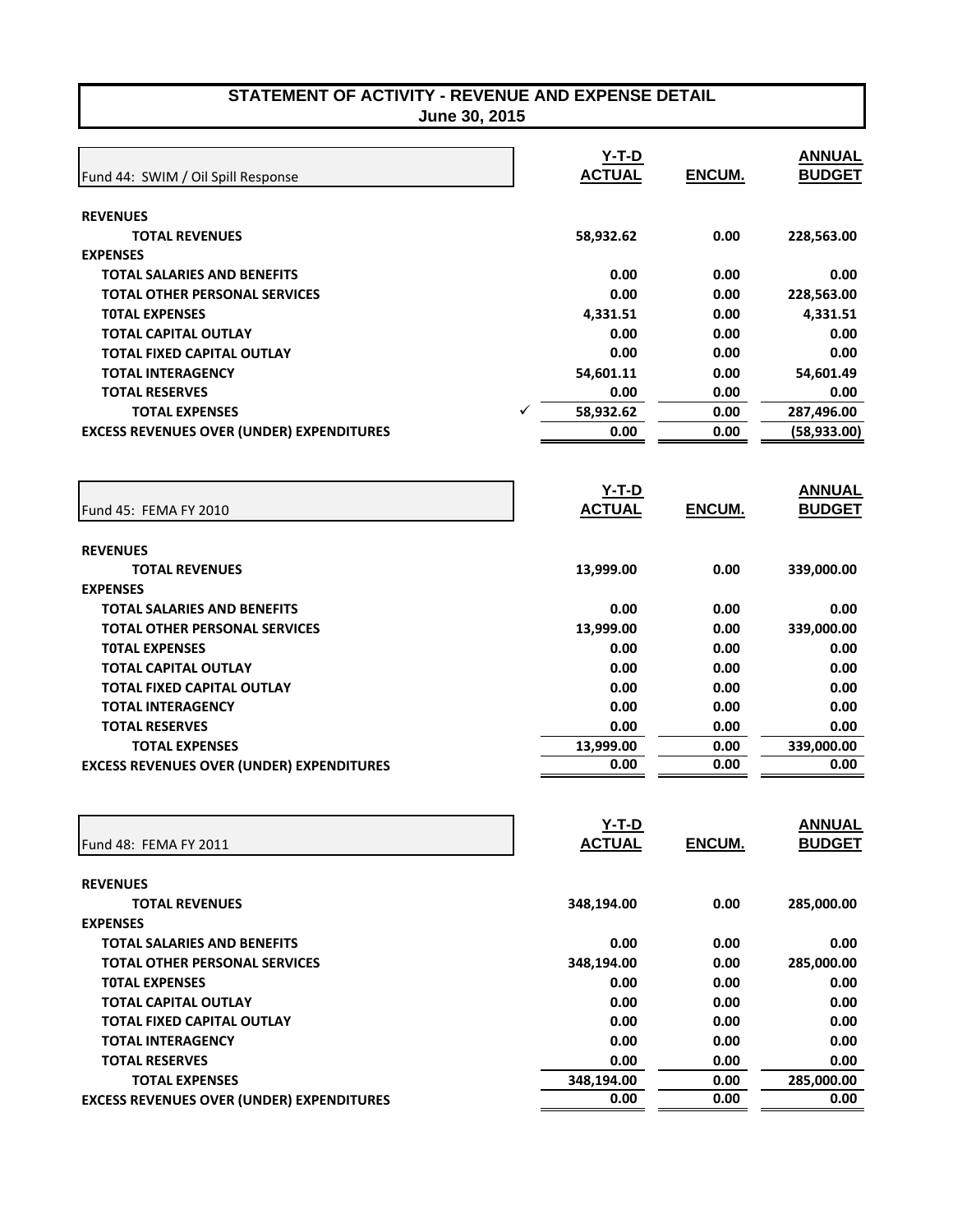| STATEMENT OF ACTIVITY - REVENUE AND EXPENSE DETAIL |  |
|----------------------------------------------------|--|
| June 30, 2015.                                     |  |

| June 30, 2015 |  |
|---------------|--|
|---------------|--|

|                                                  | $Y-T-D$            |               | <b>ANNUAL</b>  |
|--------------------------------------------------|--------------------|---------------|----------------|
| Fund 51: District Ag Cost Share                  | <b>ACTUAL</b>      | ENCUM.        | <b>BUDGET</b>  |
|                                                  |                    |               |                |
| <b>REVENUES</b>                                  |                    |               |                |
| <b>TOTAL REVENUES</b>                            | 0.00               | 0.00          | 0.00           |
| <b>EXPENSES</b>                                  |                    |               |                |
| <b>TOTAL SALARIES AND BENEFITS</b>               | 0.00               | 0.00          | 0.00           |
| <b>TOTAL OTHER PERSONAL SERVICES</b>             | 329,789.61         | 0.00          | 0.00           |
| <b>TOTAL EXPENSES</b>                            | 0.00               | 0.00          | 0.00           |
| <b>TOTAL CAPITAL OUTLAY</b>                      | 0.00               | 0.00          | 0.00           |
| <b>TOTAL FIXED CAPITAL OUTLAY</b>                | 0.00               | 0.00          | 0.00           |
| <b>TOTAL INTERAGENCY</b>                         | 0.00               | 0.00          | 40,000.00      |
| <b>TOTAL RESERVES</b>                            | 0.00               | 0.00          | 0.00           |
| <b>TOTAL EXPENSES</b>                            | 329,789.61         | 0.00          | 40,000.00      |
| <b>EXCESS REVENUES OVER (UNDER) EXPENDITURES</b> | ✓<br>(329, 789.61) | 0.00          | (40,000.00)    |
|                                                  |                    |               |                |
|                                                  | $Y-T-D$            |               | <b>ANNUAL</b>  |
| Fund 52: DACS                                    | <b>ACTUAL</b>      | <b>ENCUM.</b> | <b>BUDGET</b>  |
|                                                  |                    |               |                |
| <b>REVENUES</b>                                  |                    |               |                |
| <b>TOTAL REVENUES</b>                            | 545.42             | 0.00          | 250,000.00     |
| <b>EXPENSES</b>                                  |                    |               |                |
| <b>TOTAL SALARIES AND BENEFITS</b>               | 0.00               | 0.00          | 0.00           |
| <b>TOTAL OTHER PERSONAL SERVICES</b>             | 0.00               | 0.00          | 250,000.00     |
| <b>TOTAL EXPENSES</b>                            | 0.00               | 0.00          | 0.00           |
| <b>TOTAL CAPITAL OUTLAY</b>                      | 0.00               | 0.00          | 0.00           |
| <b>TOTAL FIXED CAPITAL OUTLAY</b>                | 0.00               | 0.00          | 0.00           |
| <b>TOTAL INTERAGENCY</b>                         | 0.00               | 0.00          | 0.00           |
| <b>TOTAL RESERVES</b>                            | 0.00               | 0.00          | 0.00           |
| <b>TOTAL EXPENSES</b>                            | 0.00               | 0.00          | 250,000.00     |
| <b>EXCESS REVENUES OVER (UNDER) EXPENDITURES</b> | 545.42             | 0.00          | 0.00           |
|                                                  |                    |               |                |
|                                                  |                    |               |                |
|                                                  | Y-T-D              |               | <b>ANNUAL</b>  |
| Fund 53: District River Cost Share               | <u>ACTUAL</u>      | ENCUM.        | <b>BUDGET</b>  |
| <b>REVENUES</b>                                  |                    |               |                |
| <b>TOTAL REVENUES</b>                            | 0.00               | 0.00          | 0.00           |
| <b>EXPENSES</b>                                  |                    |               |                |
| <b>TOTAL SALARIES AND BENEFITS</b>               | 0.00               | 0.00          | 0.00           |
| <b>TOTAL OTHER PERSONAL SERVICES</b>             | 128,789.35         | 0.00          | 130,000.00     |
| <b>TOTAL EXPENSES</b>                            | 1,601.89           | 0.00          | 0.00           |
| <b>TOTAL CAPITAL OUTLAY</b>                      | 0.00               | 0.00          | 0.00           |
| <b>TOTAL FIXED CAPITAL OUTLAY</b>                | 0.00               | 0.00          | 0.00           |
| <b>TOTAL INTERAGENCY</b>                         | 325,395.00         | 0.00          | 2,203,367.00   |
| <b>TOTAL RESERVES</b>                            | 0.00               | 0.00          | 0.00           |
| <b>TOTAL EXPENSES</b>                            | 455,786.24         | 0.00          | 2,333,367.00   |
| <b>EXCESS REVENUES OVER (UNDER) EXPENDITURES</b> | (455, 786.24)<br>✓ | 0.00          | (2,333,367.00) |
| *Excess to be covered by Reserves                |                    |               |                |